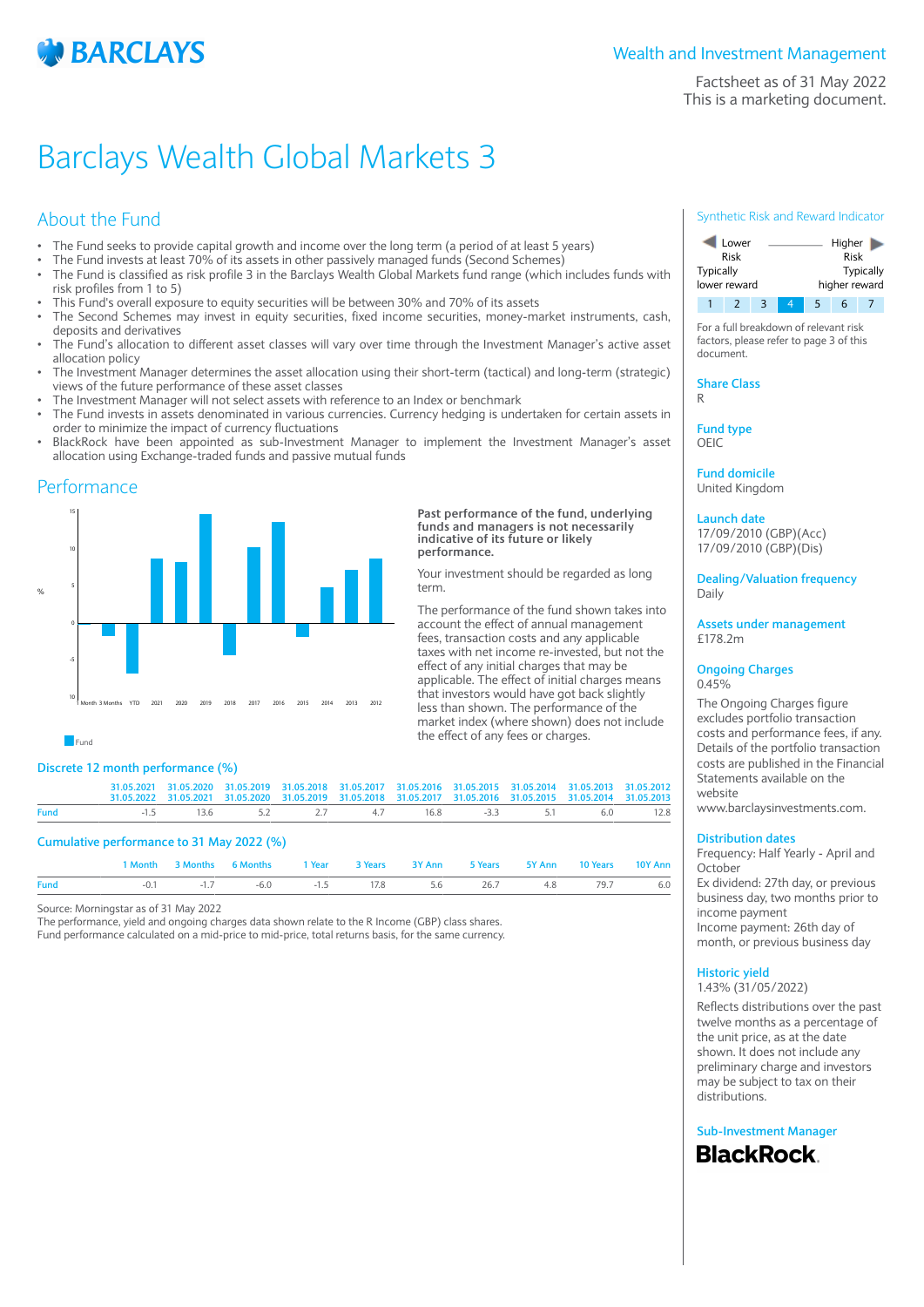

## Wealth and Investment Management

Factsheet as of 31 May 2022 This is a marketing document.

# Barclays Wealth Global Markets 3

# Asset Allocation

| <b>Asset Class</b>                 | Strategic Asset Allocation (%) | <b>Tactical Tilts</b> | Portfolio (%) |
|------------------------------------|--------------------------------|-----------------------|---------------|
| Cash & Short Maturity Bonds        | 8.0                            | <b>Neutral</b>        | 8.0           |
| Developed Government Bonds         | 10.0                           | <b>Neutral</b>        | 9.9           |
| Investment Grade Bonds             | 12.0                           | <b>Neutral</b>        | 11.9          |
| High Yield & Emerging Market Bonds | 17.0                           | <b>Neutral</b>        | 17.1          |
| Developed Markets Equities         | 41.0                           | Overweight            | 43.1          |
| <b>Emerging Markets Equities</b>   | 12.0                           | <b>Underweight</b>    | 10.1          |

Source: Morningstar

# Portfolio Holdings

#### Portfolio Allocation (%)

| iShares S&P 500 Swap ETF USD Acc          | 13.9 |
|-------------------------------------------|------|
| iShares North America Idx (IE) Flex Dis\$ | 12.5 |
| iShares Global HY Corp Bd ETF USD Dist    | 8.6  |
| iShares Core MSCI EM IMI ETF USD Acc.     | 5.6  |
| iShares JPMorgan EM Lcl Govt Bd ETF\$Dist | 5.1  |
| iShares \$ Corp Bond ETF USD Dist         | 4.6  |
| iShares EmergMkts Idx (IE) Flex Dis GBP   | 4.5  |
| iShares \$ Treasury Bd 1-3y ETF USD Dist  | 4.4  |
| iShares Core € Corp Bond ETF EUR Dist     | 4.0  |
| iShares Global Infl Lnkd GovBd ETF£HDist  | 3.9  |
| iShares Core EURO STOXX 50 ETF EUR Acc    | 3.6  |
| iShares US Index (IE) Flex Dis USD        | 3.6  |
| iShares € Govt Bond 1-3yr ETF EUR Dist    | 3.5  |
| iShares Em Mkts Govt Bd Idx (LU) I7 USD   | 3.4  |
| iShares Europe ex-UK Idx (IE) Flex Dis€   | 2.7  |
| Other                                     | 16.0 |

Source: Barclays and Northern Trust 'Other' includes cash and futures positions. Be aware, funds investing in overseas securities are exposed to currency exchange risks.

#### **Price** £1.81 (31/05/2022)(GBP)(Acc) £1.48 (31/05/2022)(GBP)(Dis)

#### **Holdings**

39

#### **ISA allowable?** Yes

**SIPP allowable?** Yes

# **Sedol code**

B4Z0MR3 (GBP)(Acc) B567678 (GBP)(Dis)

#### **ISIN code**

GB00B4Z0MR31 (GBP)(Acc) GB00B5676788 (GBP)(Dis)

#### **Bloomberg code**

BCWG3RA:LN (GBP)(Acc) BCWG3RI:LN (GBP)(Dis)

#### **Depositary**

Northern Trust Investor Services Limited

#### **Investment Manager**

Barclays Investment Solutions Limited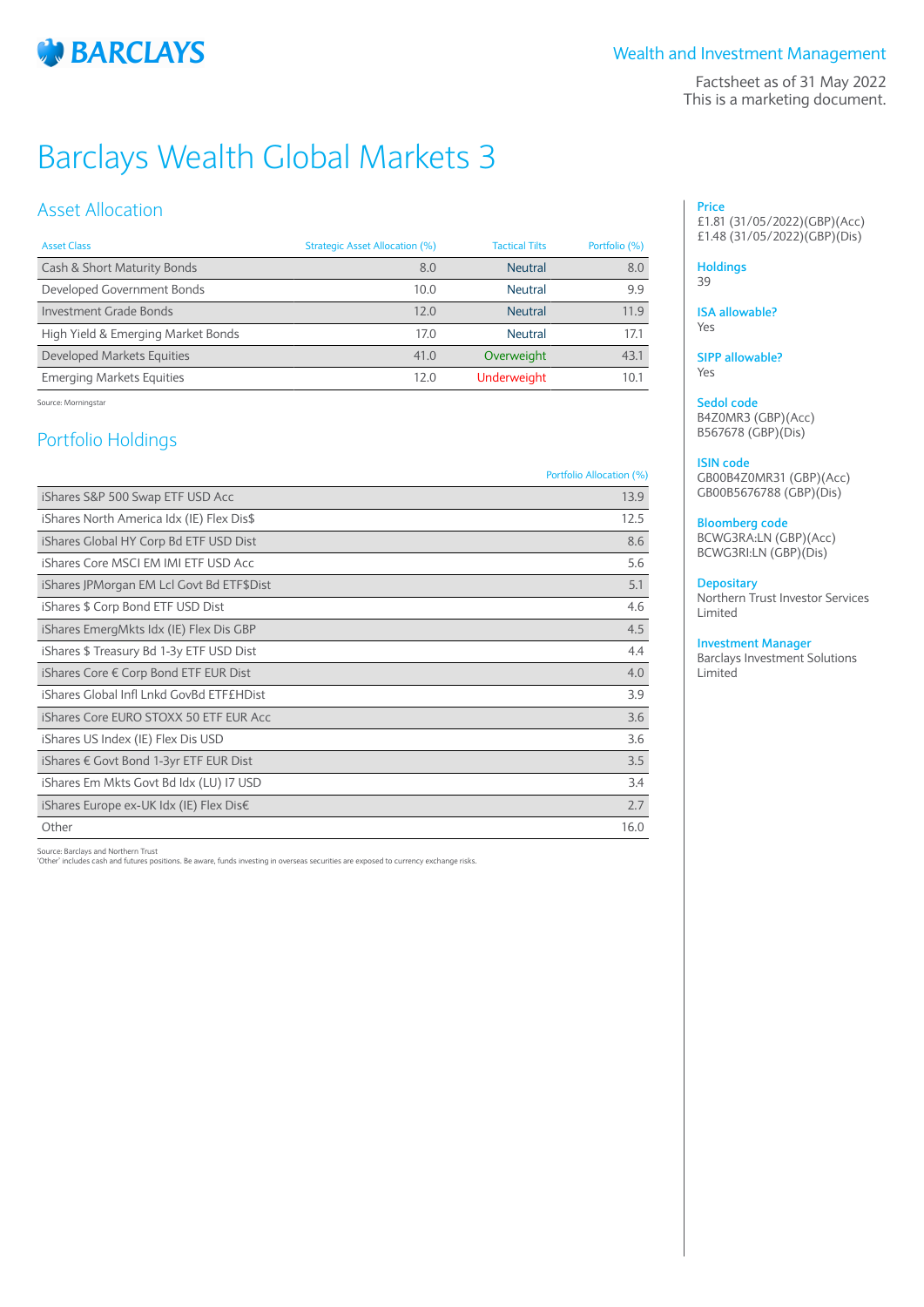

### Wealth and Investment Management

Factsheet as of 31 May 2022 This is a marketing document.

# Barclays Wealth Global Markets 3

## Risk Factors

#### Charges to Capital

These funds take part or all of the annual management charges from capital rather than the income generated by the fund, increasing the potential for the capital value of your investment to be eroded.

#### Inflation

Inflation will reduce the real value of your investments in future.

#### Long Term Investments

Stock market investments should be regarded as long term investments.

#### Returns are not guaranteed

What you receive when you sell your investment is not guaranteed, it depends on how your investments perform.

#### Taxation and tax relief

Levels of taxation and tax relief are subject to change.

#### Value of Investments

The value of investments and the income you receive from them can fall as well as rise.

#### Derivative Exposure

The fund invests in derivatives as part of its investment strategy, over and above their use for Efficient Portfolio Management (EPM). Investors should be aware that the use of these instruments can, under certain circumstances, increase the volatility and risk profile of the Fund beyond that expected of a fund that only invests in equities. The fund may also be exposed to the risk that the company issuing the derivative may not honour their obligations which in turn could lead to losses arising.

#### Emerging Markets

Emerging markets are generally less well regulated than the UK and it can sometimes be difficult to buy and sell investments in these areas. There is also an increased chance of political and economic instability and so these funds carry higher risks than those investing in larger, more established markets.

#### Exchange Rate

The value of investments and any income from them may decrease or increase as a result of changes in exchange rates between currencies.

#### High Yield Bonds

These funds invest in high yield bonds, which carry a greater risk of default than investment grade corporate bonds. Economic conditions will also have a greater effect on their price.